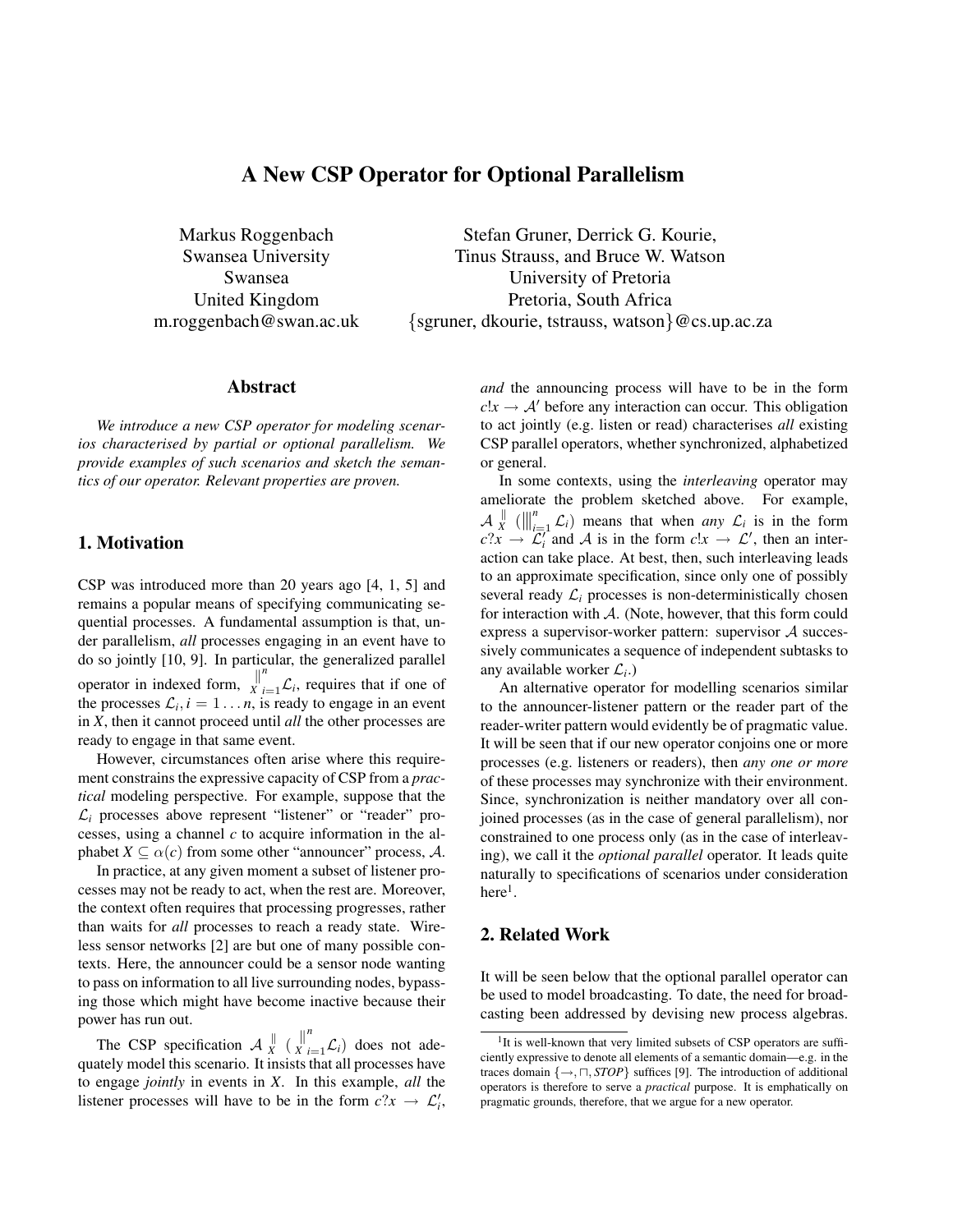For example, Prasad [8] used CCS [7] as a basis for his CBS which was used to model Ethernet-like communication. A further development is the  $b\pi$ -calculus by [3] where broadcasting is the basic communication primitive.

Kramer and Magee [6] give an announcer-listener model in FSP—a variant of CCS. An announcer process announces events to an event manager process, which disseminates them to listener processes. A listener process has to register with the event manager in order to receive a certain event type from it. If more than one listener needs to be notified of an event, a separate synchronizing event is required for each listener process. In relying on an event manager to do initial registering of listeners to event types, and to dispense sequentially messages to listeners, this FSP specification of the announcer-listener problem anticipates the well-known Java implementation strategy. The essence of the scenario can be encapsulated elegantly at a higher level of abstraction using the optional parallel operator.

Some theoretical work by Taubner [11] shows that a family of "parallel" operators could be elaborated. Preliminary work suggests that it is possible to express our new operator in his abstract programming language. The details of exactly how is the topic of ongoing work.

# 3. Theory

This section begins by showing how the step law of the general parallel operator can be modified to become a step law for the operator that we use for optional parallelism. The operator's semantics in terms of the CSP trace model is then given, followed by an indication of the essential operator properties, as well as the operator's failures and divergences characterisation.

#### 3.1. Step Law

Let  $\mathcal{R}_1 = ?x : A_1 \to \mathcal{R}'_1$  and  $\mathcal{R}_2 = ?x : A_2 \to \mathcal{R}'_2$ . Noting that the initial events of  $\mathcal{R}_1 \stackrel{\parallel}{X} \mathcal{R}_2$  have to be in  $C = (X \cap$ *A*1∩*A*2)∪(*A*1\*X*)∪(*A*2\*X*), Roscoe [9, §2.4] provides a step law for the general parallel operator. The  $\frac{\parallel}{X}$  -step law can be expressed as the *external* choice of four different processes, as follows:

$$
\mathcal{R}_1 \stackrel{\parallel}{X} \mathcal{R}_2 =
$$
\n
$$
(?x : X \cap A_1 \cap A_2 \to (\mathcal{R}_1' \stackrel{\parallel}{X} \mathcal{R}_2'))
$$
\n
$$
\Box (?x : (A_1 \cap A_2) \setminus X \to (\mathcal{R}_1' \stackrel{\parallel}{X} \mathcal{R}_2) \sqcap (\mathcal{R}_1 \stackrel{\parallel}{X} \mathcal{R}_2'))
$$
\n
$$
\Box (?x : A_1 \setminus (X \cup A_2) \to (\mathcal{R}_1' \stackrel{\parallel}{X} \mathcal{R}_2))
$$
\n
$$
\Box (?x : A_2 \setminus (X \cup A_1) \to (\mathcal{R}_1 \stackrel{\parallel}{X} \mathcal{R}_2'))
$$

Note that the  $\int_{X}^{\parallel}$  -step law does *not* allow for any progress when the environment offers nothing other than some  $x \in$ 

 $((X \cap A_1)\A_2) \cup ((X \cap A_2)\A_1)$ . Thus, if process  $\mathcal{P}$  =  $(x \rightarrow \mathcal{P}')$  then  $\mathcal{P}_X^{\parallel}$  $\frac{N}{X}$   $(\mathcal{R}_1 \frac{N}{X} \mathcal{R}_2)$  will *deadlock*. This corresponds identically to the scenario where only one of two reader processes,  $\mathcal{R}_1$  or  $\mathcal{R}_2$ , is ready to read from process  $P$ , which is in turn ready to allow such a reading action.

Our optional parallel operator, denoted by  $\overrightarrow{x}$ , lifts this restriction. Its step law needs to indicate what is to happen when the environment offers  $x \in ((X \cap A_1)\backslash A_2)$  or  $x \in$  $((X \cap A_2) \setminus A_1)$ . Evidently, in the first case an interaction between the environment and  $\mathcal{R}_1$  should occur, and in the second case, an interaction between the environment and  $\mathcal{R}_2$ . The  $\int_{X}^{\uparrow}$  -step law is therefore:

$$
\mathcal{R}_1 \overset{\uparrow}{X} \mathcal{R}_2 =
$$
\n
$$
(?x : X \cap A_1 \cap A_2 \to (\mathcal{R}_1' \overset{\uparrow}{X} \mathcal{R}_2'))
$$
\n
$$
\Box (?x : (A_1 \cap A_2) \backslash X \to (\mathcal{R}_1' \overset{\uparrow}{X} \mathcal{R}_2) \sqcap (\mathcal{R}_1 \overset{\uparrow}{X} \mathcal{R}_2'))
$$
\n
$$
\Box (?x : A_1 \backslash (X \cup A_2) \to (\mathcal{R}_1' \overset{\uparrow}{X} \mathcal{R}_2))
$$
\n
$$
\Box (?x : A_2 \backslash (X \cup A_1) \to (\mathcal{R}_1 \overset{\uparrow}{X} \mathcal{R}_2'))
$$
\n
$$
\Box (?x : (X \cap A_1) \backslash A_2 \to (\mathcal{R}_1' \overset{\uparrow}{X} \mathcal{R}_2))
$$
\n
$$
\Box (?x : (X \cap A_2) \backslash A_1 \to (\mathcal{R}_1 \overset{\uparrow}{X} \mathcal{R}_2'))
$$

This can be simplified to:

$$
\mathcal{R}_1 \overset{\Uparrow}{X} \mathcal{R}_2 =
$$
\n
$$
(?x : X \cap A_1 \cap A_2 \to (\mathcal{R}_1' \overset{\Uparrow}{X} \mathcal{R}_2'))
$$
\n
$$
\Box (?x : (A_1 \cap A_2) \backslash X \to (\mathcal{R}_1' \overset{\Uparrow}{X} \mathcal{R}_2) \sqcap (\mathcal{R}_1 \overset{\Uparrow}{X} \mathcal{R}_2'))
$$
\n
$$
\Box (?x : A_1 \backslash A_2 \to (\mathcal{R}_1' \overset{\Uparrow}{X} \mathcal{R}_2'))
$$
\n
$$
\Box (?x : A_2 \backslash A_1 \to (\mathcal{R}_1 \overset{\Uparrow}{X} \mathcal{R}_2'))
$$

Now, for  $P = (x \rightarrow P')$ , the process  $P_{x}^{\parallel}$  $_{X}^{\parallel}$   $(\mathcal{R}_{1} \,$   $_{X}^{\Uparrow}$   $\mathcal{R}_{2})$  will lead to the desired reader behaviour: the process evolves into  $\mathcal{P}'_X^{\parallel}$  ( $\mathcal{R}'_1$   $_{X}^{\uparrow}$   $\mathcal{R}_2$ ) or  $\mathcal{P}'_X^{\parallel}$  ( $\mathcal{R}_1$   $_{X}^{\uparrow}$   $\mathcal{R}'_2$ ), depending on whether  $x \in (X \cap A_1) \setminus A_2$  or  $x \in (X \cap A_2) \setminus A_1$  respectively. Of course, if  $x \in (X \cap A_1 \cap A_2)$  then the process evolves into  $\mathcal{P'}_X^{\parallel}$  ( $\mathcal{R}'_1 \mathop \wedge \limits^{\Uparrow} \mathcal{R}'_2$ ).

Note that the operator can model a broadcasting system in the following sense. Suppose that  $P$  is to broadcast messages to all ready  $\mathcal{R}_i$  processes, but also to progress if no  $\mathcal{R}_i$  is ready. Such a scenario is easily modelled by including a *RUN*<sub>*X*</sub> as an additional  $\mathcal{R}_i$  process, where  $RUN_X = ?x$ :  $X \rightarrow RUN_X$ . The fact that such a system embeds a divergence, is precisely a characteristic of a system that allows such unbridled broadcasting.

Considered from an operational semantics perspective, the *firing rules* for optional parallelism can be defined analogously to the ones given by [9, §7.3]. In fact, all Roscoe's firing rules for general parallelism apply *pari passu* to optional parallelism, with two additional rules as follows:

$$
\frac{\mathcal{P}\xrightarrow{a}\mathcal{P}', not(Q\xrightarrow{a}\mathcal{Q}')}{\mathcal{P}\xleftarrow{\uparrow} Q\xrightarrow{a}\mathcal{P}'\xleftarrow{\uparrow} Q} \quad (a \in X)
$$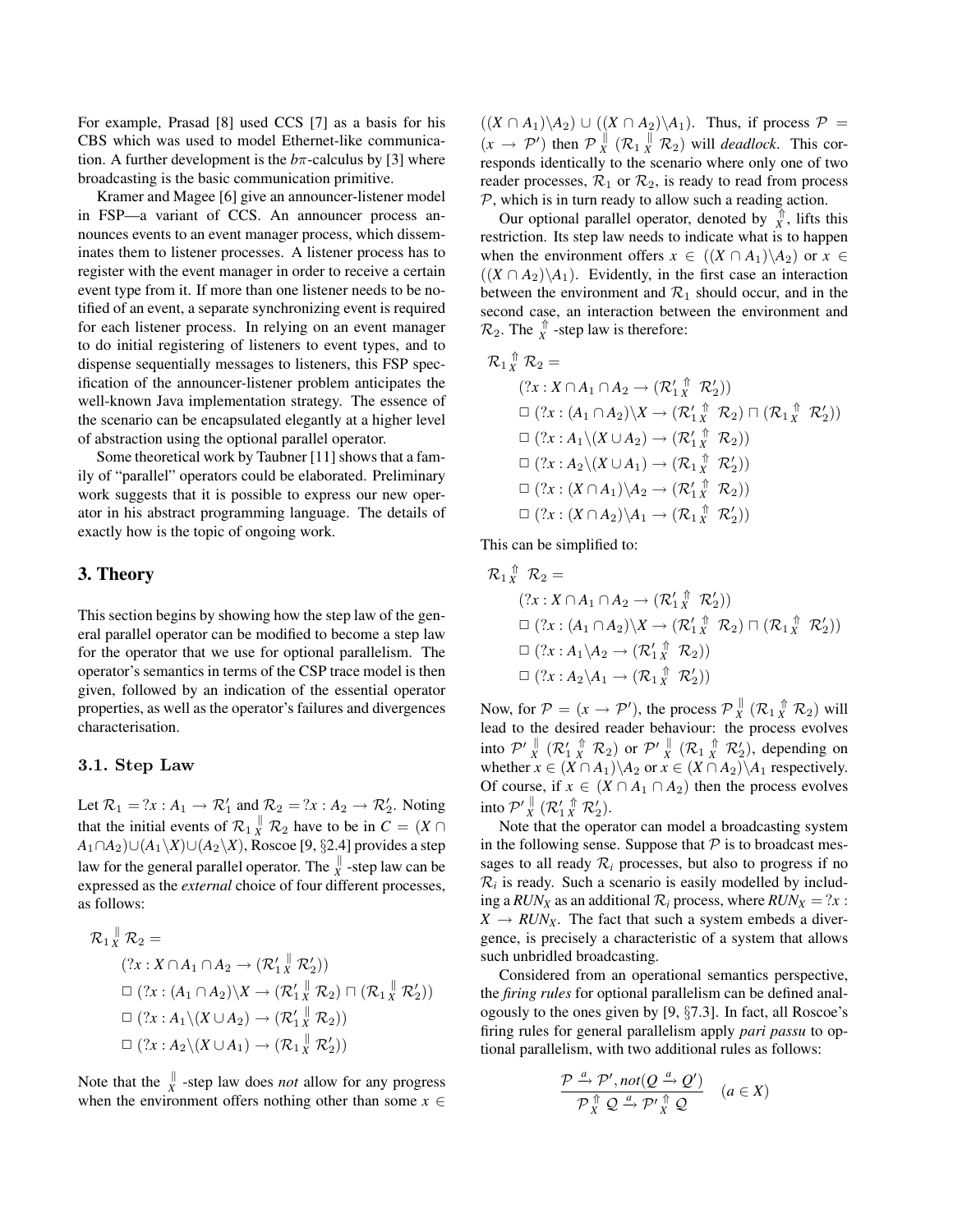and analogously for its symmetrical counterpart indicating when *Q* fires. This is because, in both cases, if one of the processes, whether *P* or *Q*, is switched on and the other not, then  $P_X^{\uparrow} Q$  fires, whether or not the action in question is in *X* or not; (compare especially the case in [9] where  $a \notin X$ ).

#### 3.2. Semantics (Trace Model  $\tau$ )

To specify the trace semantics,  $\hat{X}$  is used below as a binary function that maps two traces onto a set of traces. The mapping is defined by the relationships below. In these relationships, *s* or  $s^2\langle \checkmark \rangle$  and *t* or  $t^2\langle \checkmark \rangle$  represent the elements of *Traces*( $\mathcal{R}_1$ ) and *Traces*( $\mathcal{R}_2$ ) respectively,  $\langle \rangle$  denotes the empty trace, and  $\checkmark$  is the successful termination event that is per definition not in the alphabet,  $\Sigma$ . For  $s, t \in \Sigma^*$  we define:

$$
s_X^{\uparrow} t = t_X^{\uparrow} s
$$
  
\n
$$
\langle \rangle_X^{\uparrow} t = \{t\}
$$
  
\n
$$
\langle a \rangle^s x \langle b \rangle^{\uparrow} t = \begin{cases} {\{\langle a \rangle u \mid u \in s_X^{\uparrow} t\}} & \text{if } a = b \land a \in X \\ {\{\langle a \rangle u \mid u \in s_X^{\uparrow} \langle b \rangle \rangle} \cup \\ {\{\langle b \rangle u \mid u \in \langle a \rangle s_X^{\uparrow} t\}} & \text{if } a \neq b \lor a \notin X \end{cases}
$$
  
\n
$$
s_X^{\uparrow} \langle \checkmark \rangle^{\uparrow} t = \emptyset
$$
  
\n
$$
s_X^{\uparrow} \hat{f} \langle \checkmark \rangle = \emptyset
$$
  
\n
$$
s_Y^{\uparrow} \langle \checkmark \rangle^{\uparrow} t \langle \checkmark \rangle = {\{\langle a \rangle \langle \checkmark \rangle \mid u \in s_X^{\uparrow} t\}}}
$$

The set of traces resulting from  $\mathcal{R}_1 \uparrow \atop X \mathcal{R}_2$  is the union of all trace sets yielded by the binary trace function,  $\hat{X}$ , when applied to all possible traces from  $\mathcal{R}_1$  and  $\mathcal{R}_2$  respectively:

$$
Traces(\mathcal{R}_1 \mathop{\uparrow}\limits^{\Uparrow}_{X} \mathcal{R}_2) = \bigcup \{ s_X^{\Uparrow} t \mid s \in Traces(\mathcal{R}_1) \land t \in Traces(\mathcal{R}_2) \}
$$

The last three relationships describing the binary trace function determine the behaviour of the optional parallel operator when applied to two terminating processes: the composite process only terminates when both participating processes jointly terminate. In the trace model for  $\frac{1}{x}$  given in [9] that corresponds to the foregoing, only two of the last three relationships of the corresponding binary trace function are given: If *s* and *t* are typed as belonging to  $\Sigma^*$ , as is the case here, then the three relationships are needed for completeness.

It can easily be shown that the optional parallel operator conforms to the following:

**Proposition 1.** *If Traces*( $\mathcal{R}_1$ ) *and Traces*( $\mathcal{R}_2$ ) *are non*empty and prefix-closed, then  $Traces(\mathcal{R}_1 \mathop{X}\limits^{\Uparrow} \mathcal{R}_2)$  is also non*empty and prefix-closed.*

Thus,  $\int_X^{\hat{\pi}}$  is well behaved in the T model, since it specifies a type-correct process, provided its operands are type-correct.

#### 3.3. Operator Properties

The optional parallel operator possesses the following properties over the traces model, T .

**Theorem 1.**  $\int_{X}^{\uparrow}$  *is continuous over the traces model.* 

*Proof.* In order to define the optional parallel operator as the lifting of a (family) of trace relations as discussed in [9, §8.2], let  $\begin{bmatrix} \hat{x} \\ \hat{x} \end{bmatrix}$   $\begin{bmatrix} 1 \\ 1,2 \end{bmatrix} = \{ (s, t, u) \mid u \in s \hat{x}^{\text{th}} t \}$ , where  $s \hat{x}^{\text{th}} t$  is defined as above. Then from theorem 8.2.1 in [9] it follows that  $\hat{X}$  is continuous over the traces model.  $\Box$ 

**Theorem 2.**  $\int_{X}^{\uparrow}$  *is symmetric and associative.* 

As a result the  $\hat{X}$  operator may also be used in an indexed fashion over a finite set of processes:  $\hat{X}$  $n \choose i=1}$ R<sub>i</sub>.

- Theorem 3. *The following additional laws hold: 1.*  $\mathcal{R}_X^{\uparrow\uparrow} \mathcal{R} = \mathcal{R}$  if  $\mathcal{R} = (?x : C \rightarrow \mathcal{R}') \land C \subseteq X$ 2.  $\mathcal{R}_1 \underset{\{ \}}{\uparrow} \mathcal{R}_2 = \mathcal{R}_1 \parallel \mathcal{R}_2$ *3.*  $STOP_R^{\Uparrow}$   $SKIP = STOP$ 4.  $(?x : C \rightarrow \mathcal{R}) \overset{\uparrow}{\underset{X}{\times}} STOP = ?x : C \rightarrow \mathcal{R}$ 5.  $(?x : C \rightarrow \mathcal{R}) \overset{\uparrow}{X}$  *SKIP* =  $?x : C \rightarrow (\mathcal{R} \overset{\uparrow}{X}$  *SKIP*) 6.  $\mathcal{R}_1 \overset{\uparrow}{X} (\mathcal{R}_2 \square \mathcal{R}_3) = (\mathcal{R}_1 \overset{\uparrow}{X} \mathcal{R}_2) \square (\mathcal{R}_1 \overset{\uparrow}{X} \mathcal{R}_3)$ 7.  $\mathcal{R}_1 \overset{\uparrow}{X} (\mathcal{R}_2 \sqcap \mathcal{R}_3) = (\mathcal{R}_1 \overset{\uparrow}{X} \mathcal{R}_2) \sqcap (\mathcal{R}_1 \overset{\uparrow}{X} \mathcal{R}_3)$ 8.  $(\mathcal{R}_1 \nightharpoonup^{\oplus} \mathcal{R}_2) \setminus Y = (\mathcal{R}_1 \setminus Y) \nightharpoonup^{\oplus} \mathcal{R}_2 \setminus Y)$ , if  $X \cap Y = \emptyset$ 
	- 9.  $f[\mathcal{R}_1 \mathop{\wedge}\limits^{\Uparrow}_{X} \mathcal{R}_2] = f[\mathcal{R}_1] \mathop{\wedge}\limits^{\Uparrow}_{f(A)}$  $\int_{f(X)}^{\mathbb{T}} f[\mathcal{R}_2]$ , *iff is bijective.*

We provide below the proof of  $(3.5)$ . Since proofs of the remaining laws are straightforward, we omit them for brevity.

*Proof.* (Of 3.5)  $Traces((?x : C \rightarrow P) \times^{\Uparrow} SKIP)$  $=\bigcup \{s_X^{\uparrow\uparrow} t \mid s \in \text{Traces}(?x : C \rightarrow P), t \in \text{Traces}(\text{SKIP})\}$  $=\bigcup \{s_X^{\uparrow\uparrow} t \mid s \in \{\langle \rangle\} \cup \{\langle a \rangle\hat{\ } s \mid a \in C, s \in \text{Traces}(P[a/x])\},\}$ 

 $t \in \{\langle \rangle,\langle \checkmark \rangle \}$  $= \langle \rangle_X^{\uparrow\uparrow} \langle \rangle \cup \{ \langle a \rangle^{\hat{}s} \chi \langle \rangle \mid a \in C, s \in Traces(P[a/x]) \}$  ∪  $\langle \rangle_X^{\uparrow\uparrow} \langle \checkmark \rangle \cup \{ \langle a \rangle \hat{\sigma}_X^{\uparrow\uparrow} \langle \checkmark \rangle \mid a \in C, s \in \text{Traces}(P[a/x]) \}$  $= {\langle \langle \rangle}$  ∪  ${\langle \langle a \rangle \rangle}$ s  $\stackrel{\frown}{X}$   $\langle \rangle$  | *a* ∈ *C*, *s* ∈ *Traces*(*P*[*a*/*x*])} ∪  $\emptyset \cup \{\langle a \rangle \hat{s}_X^{\uparrow} \langle \checkmark \rangle \mid a \in C, s \in Traces(P[a/x])\}$  $=$   $f \wedge 1 + f(a \wedge^2 : a \in C, s \in C$ 

$$
\bigcup \{s_1 \overset{\uparrow}{X} s_2 \mid s_1 \in \text{Traces}(P[x/a]), s_2 \in \{\langle \rangle, \langle \checkmark \rangle\} \}
$$
\n
$$
= \{\langle \rangle\} \cup \{\langle a \rangle \hat{s} \mid a \in C, s \in \text{Traces}(P[x/a] \overset{\uparrow}{X} \text{ SKIP})\}
$$
\n
$$
= \{\langle \rangle\} \cup \{\langle a \rangle \hat{s} \mid a \in C, s \in \text{Traces}((P_X^{\uparrow} \text{ SKIP})[x/a])\}
$$
\n
$$
= \text{Traces}(\langle x : C \to (P_X^{\uparrow} \text{ SKIP}) \rangle)
$$